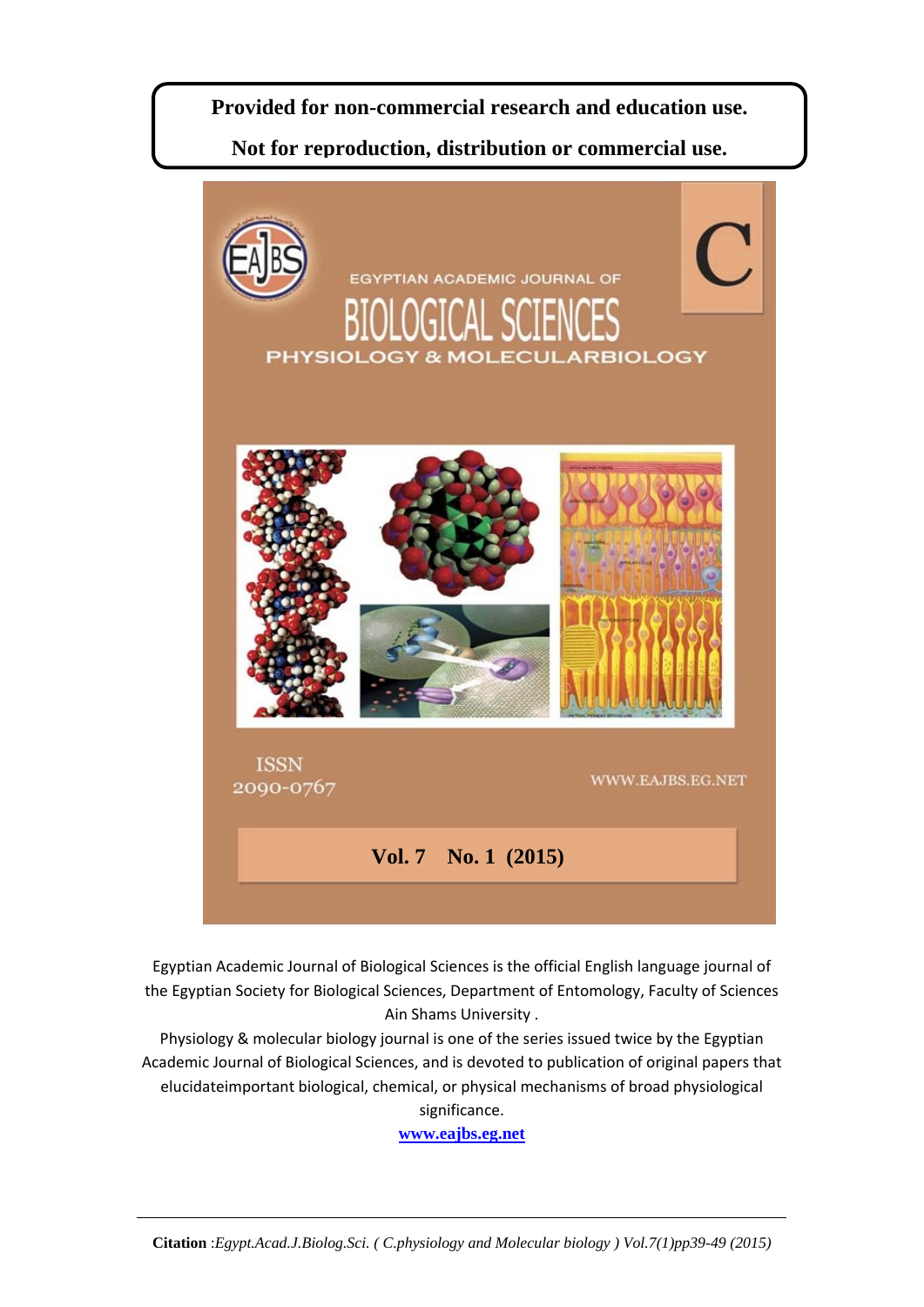**Egypt. Acad. J. Biolog. Sci., 7(1): 39 - 49 (2015)**



**Egyptian Academic Journal of Biological Sciences C. Physiology & Molecular Biology ISSN 2090-0767 www.eajbs.eg.net**



**Molecular phylogenetic relationship among three** *Acanthodactylus* **species (Reptilia: Lacertidae) in Egypt based on 18S rRNA Sequences** 

**Moustafa Sarhan<sup>1</sup> , Islam Saber1 , Mohamed El-Shehaby1 and Samy Saber2**

1- Department of Zoology, Faculty of Science, Al-Azhar University, Assiut.

2- Department of Zoology, Faculty of Science, Al-Azhar University, Cairo.

#### **ARTICLE INFO ABSTRACT**

Article History Received: 27/3/2015 Accepted:4/5/2015

*\_\_\_\_\_\_\_\_\_\_\_\_\_\_\_\_\_*

*Keywords***:**  Lacertidae,

Acanthodactylus 18S rRNA Phylogeny **Sequencing** 

*Acanthodactylus* is a genus of lacertid lizard, commonly referred to as fringe-fingered lizards or fringe-toed lizards. The systematics of the genus *Acanthodactylus* was classically based on external morphological traits, osteological characters and morphology of the hemipenes. In this study, partial sequences of 18S rRNA gene were used to estimate the relationships among three lacertide species from Egypt: *Acanthodactylus boskianus, Acanthodactylus scutellatus and Acanthodactylus longipes*. These data were used together with morphological information, to evaluate the relationships among these three species. DNA was extracted from the collected specimens, 988 bp fragment of 18S rRNA was amplified using universal primers and sequenced. The obtained sequences were analyzed and a phylogenetic tree was constructed. Results of analysis revealed that *A. scutellatus* and *A. longipes* form a very well supported clade with 86% bootstrap. *A. boskianus* was found to constitute a separate clade. The resultant tree based on DNA sequence data was similar to that produced from a differentially weighted data set of morphological characters. In conclusion, the 18S rRNA gene sequence seems to be a good marker for phylogenetic analysis of *Acanthodactylus* species.

# **INTRODUCTION**

Lizards of the family Lacertidae are widely distributed throughout most of Eurasia and all of Africa. Presently, approximately 259 species of lacertid lizards have been assigned to 24 genera (Fu, 1998). The genus *Acanthodactylus* Fitzinger, 1834, is commonly known as the fringe-fingered lizards and is the largest genus in the family Lacertidae with over 40 described species (Uetz, 2013) and 36 species listed in the EMBL Reptile Database (http://www.embl-heidelberg.de/~uetz/ LivingReptiles.html) Lizards of this genus constitute an important part of the vertebrate fauna in many arid ecosystems in the Middle East and North Africa (Nouira *et al*., 1994, Shenbrot *et al*., 1997), where they are often the most conspicuous diurnal reptiles. As such, they have been the subjects of many ecological (Aljohany *et al*., 1989, Mellado *et al*., 1991, Mellado *et al*., 1992, Perry *et al*., 1994, Belliure *et al*., 1996) and behavioural (Perry *et al*., 1990, Day *et al*., 1999, Sword *et al*., 2000) studies.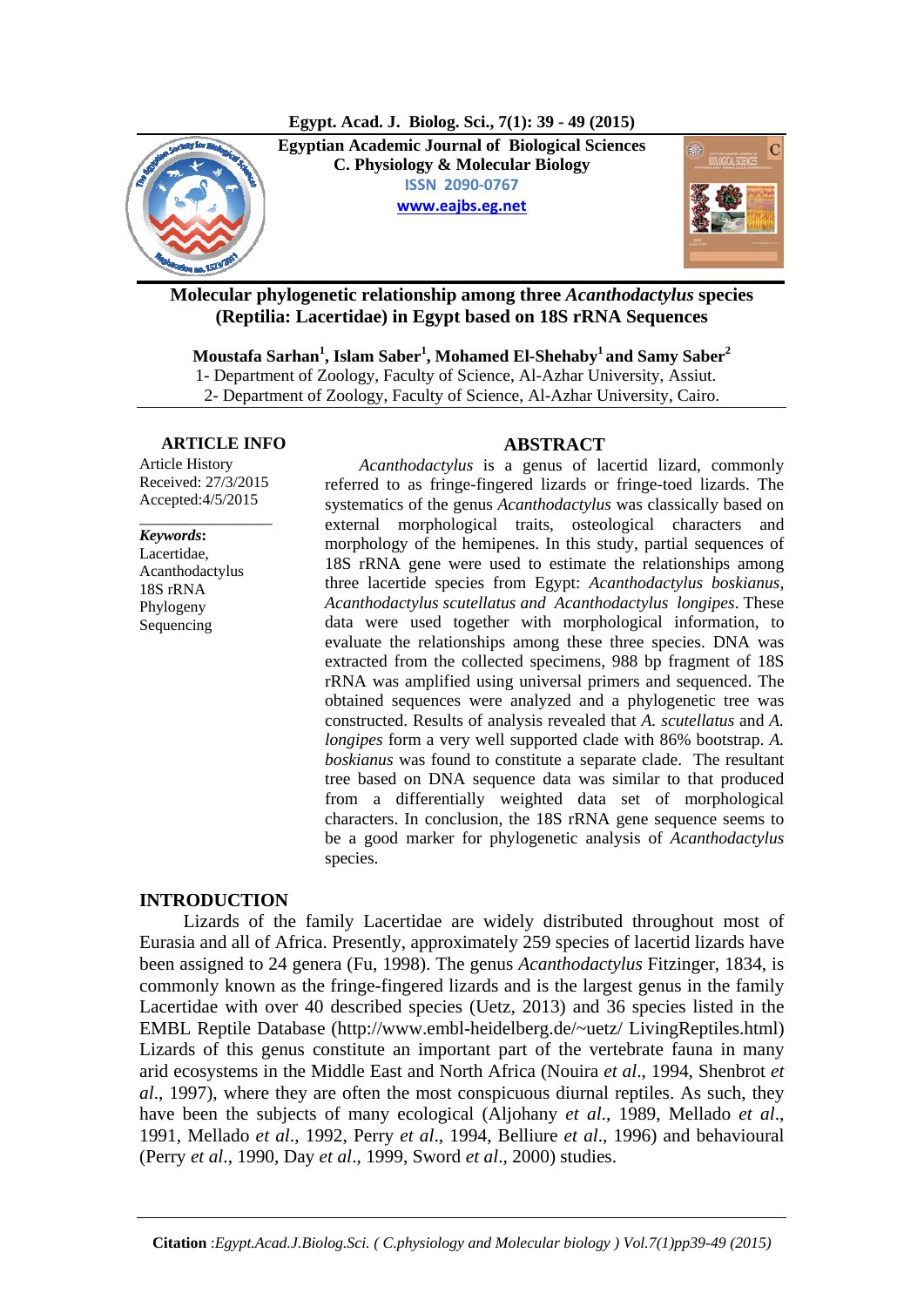Most of the *Acanthodactylus* species inahbit the southern side of the Mediterranean basin and the Arabian Peninsula. One species reaches Europe (Iberian Peninsula), and the genus range extends east to western India and south to the Sahel zone in Africa (Salvador, 1982). Four fundamental studies constructed available systematic knowledge of *Acanthodactylus*, based on external morphology, osteological characters, and the morphology of the hemipenes (Boulenger, 1918, Salvador, 1982, Arnold,1983, and Harris *et al*, 2000). The latter three studies divided the genus into species groups, a division that is commonly used today, although the assignment of some species to groups is debated (*Acanthodactylus blanfordii*  Boulenger, 1918, and *Acanthodactylus masirae* Arnold, 1980, Harris *et al*., 2000). The systematics of some species groups is unclear and unstable because of high intraspecific variability of some species and morphological convergence among species (the description of *Acanthodactylus mechriguensis* Nouira *et al*., 1999, Fonseca *et al*., 2008). The distinction among the species within *Acanthodactylus* using superficial features is taxonomically difficult. This is due to the considerable variation in the range of external characters such as body size, size of dorsal scales and absence of enlarged dorsal tubercles when present, their number, size and shape and other morphological characters (Tamar *et al*, 2014).Thus, the most problematic and interesting issues in *Acanthodactylus*  systematics are the relations amongst and within species groups, the taxonomy of the genus, and its biogeography.

*Acanthodactylus boskianus* is the most widespread species of its genus  $(\sim 8)$ 000 000 km2 ; S. Meiri, unpublished data), ranging throughout North Africa and the Sahel, the whole Arabian Peninsula, eastwards to Iran, and northwards to Turkey (Salvador, 1982,

Schleich *et al*., 1996, Rastegar *et al*., 1999, Sindaco *et al*., 2000, Sindaco *et al*., 2008). The only molecular phylogenetic study on the entire *Acanthodactylus*  genus, however, was published by Harris & Arnold (2000), who suggested that the *A. scutellatus* group includes *A. scutellatus* and *A. longipes*, while *A. boskianus* constitute a separate group. The *A. scutellatus* group is a monophyletic clade consisting of several sand adapted species found in North Africa and northern Arabia. *Acanthodactylus longipes* was described as a variety of *A. scutellatus*. It was first recognized as a full species by Bons & Girot (1962), based on its sympatric occurrence with other members of the *A. scutellatus* group in various parts of its range. The specific status of *A. longipes* is now widely acknowledged (Salvador 1982, Arnold 1983, Crochet *et al*., 2003). Baha el din (1994, 1996) was first reported the species from Egypt, which had been previously overlooked because of its close similarity to *A. scutellatus*. Subsequently other authors adopted this designation for relevant populations in Egypt and Israel (Saleh 1997, Werner 1998, Bouskila & Amitai 2001). The previous molecular studies on *Acanthodactylus* systematic were based on mitochondrial genes (e.g. 12S, 16S and cytochrome b) and nuclear genes as in Tamar *et al.*2014. In this study, we used 18S rRNA for the phylogeny of *Acanthodactylus* species. In fact, Ribosomal RNA is considered as the best target for studying phylogenetic relationship because, it is universal and is composed of highly conserved as well as variable domains (Woese *et al*., 1987, Goerge *et al*., 1977). The ribosomes consist of rRNA and proteins. In all organisms the ribosome consists of two subunits, the small ribosomal subunit (SSU) contains a single RNA species (the 18S rRNA in eukaryotes and the 16S rRNA in others). Moreover, rRNA genes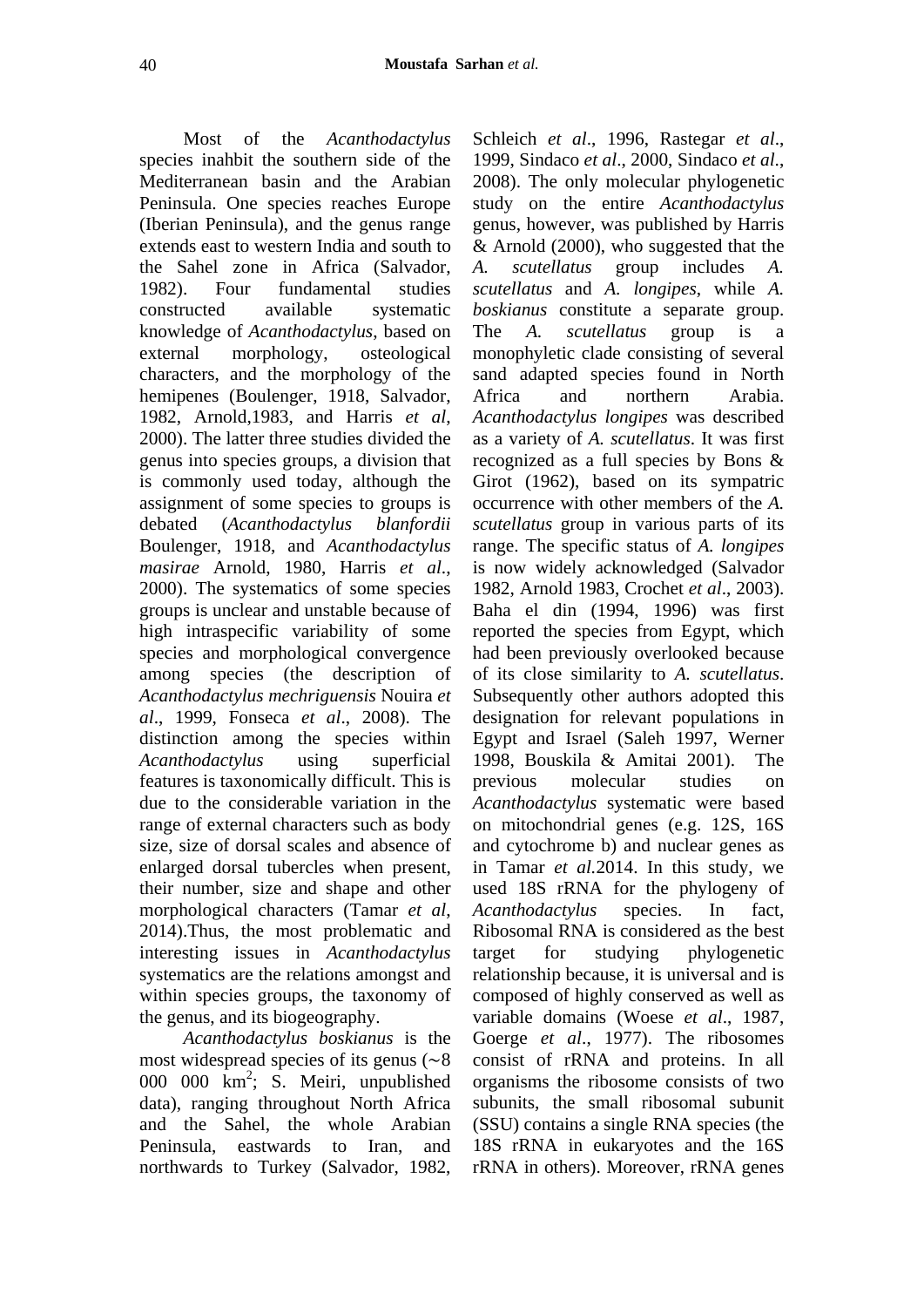are evolving more slowly than protein encoding genes and are particularly important for the phylogenetic analysis of distantly related species (Moritz *et al*. 1987).

In order to clarify the systematics and to reveal the phylogenetic relationships between *A. boskianus, A. scutellatus and A. longipes* in Egypt, fragments of ribosomal gene 18S rRNA (18S) is herein sequenced and analyzed for genetic variation. This study introduced the 18S rRNA gene sequence as a good marker for phylogenetic analysis of *Acanthodactylus* species in addition to the morphological characters.

### **MATERIALS AND METHODS Specimens:**

A total of 40 specimens belonging to the three *Acanthodactylus* species; *A. longipes, A. boskianus,* and *A.* scutellatus were collected from Marsa matruh, Baltim and North Sinai respectively were used in this study (Fig.1). Species as well as collection date and locality for each specimen were recorded. In the laboratory, sex of each of the collected specimens of each species was determined on the basis of morphologic criteria given by Schleich *et al*. (1996). In some cases sex was ascertained by opening the abdomen and checking the gonads.

# **Morphological analysis:**

Morphological traits examined consist of mensural and meristic characters and are summarized in Fig.2. Mensural measurements were taken conventionally using a mm ruler and calipers. Spss 17.0v software was used to assess and compare the taxonomic distances between the three species.

# **DNA Extraction**:

Genomic DNA from specimens of the three Egyptian *Acanthodactylus* species was extracted using a DNeasy blood and tissue kit (QIAGEN) for purification of total DNA from animal tissues (Spin-Column Protocol)

following manufacturer's instruction. DNA was then eluted in 200 µl Tris-EDTA (TE) buffer. The quality of the genomic DNA was examined on 0.8% agarose gels stained with ethidium bromide (10µg/ml) (Sambrook *et al*. 1989) and OD260 was determined by Nanodrop.

# **Amplification of target fragment:**

PCR primers pair designated 18S rRNA F **5'- TTAAGCCATGCATGTCTAAG-3'** and 18S rRNA R **5'- GACTACGACGGTATCTAATC-3'**, synthesized by Metabion International

AG (Martinsried/Deutschland) were used. Polymerase chain reaction (PCR) with universal primers situated in the flanking regions of the target fragments was performed to amplify the fragments of interest. PCR was performed in a 25 µl volume of solution containing 12.5 µl Go Taq Green Master mix (promega), 2 µl of primer F, 2 µl of primer R (10pmoles),  $3.0 \mu l$  of template DNA(100) ng) and completed with nuclease free water to reach the required volume. The PCR reaction was performed in a mini thermocycler (Techgene) using the following cycling protocol: initial denaturation at  $94^{\circ}$ C for 2 min. and then 35 cycles of 94°C for 30 sec, 52°C for 30 sec, and 72°C for 3 min. Final extension was carried out at 72°C for 10 min. Amplified products from the PCR were electrophoresed on 1.5% agarose gels stained with ethidium bromide. A 100 bp ladder (Jena Bioscince, GmbH, Germany) was loaded in each gel then photographed under UV light with a gel documentation system.

# **Sequencing of 18S rRNA Gene Products:**

Each of PCR-product was purified with QIAquick-spin PCR purification kit (Qiagen,Germany). A second PCR was then performed using BigDye Terminator v3.1 cycle sequencing Kit, for a total volume of 20 µl, with each reaction contained 8 µl Terminator ready reaction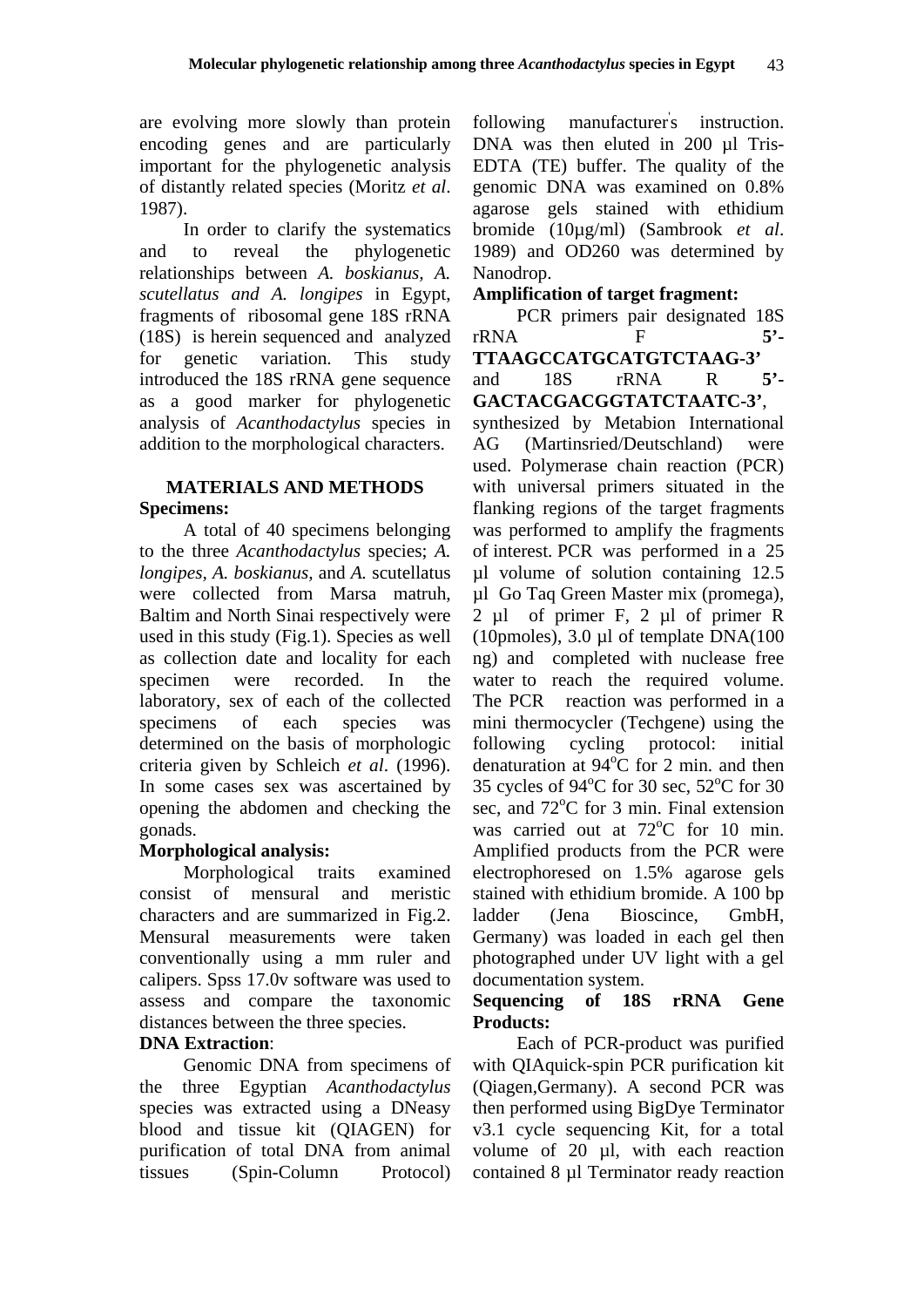mix, 3.2 pmol primer, DNA template (template quantity was calculated according to the PCR product size) and deionized water. Thermal profile for Cycle Sequencing PCR was 1 min at  $96^{\circ}$ C, 25 cycles (10 sec. at  $96^{\circ}$ C, 5sec. at  $50^{\circ}$ C, 4 min at  $60^{\circ}$ C). After additional step of purification with CENTRI-SEP Columns (Prenciton Separation), DNA sequencing was applied by 3500 genetic analyzer, Applied Biosystems. At least two independent PCR products were used for sequencing per species.

### **Sequences Analysis:**

Chromatograms and sequences were analyzed and edited using BioEdit program®, version 7.2.5 (Hall 1999). The obtained DNA sequences were aligned using Basic Local Alignment Search Tool software [BLAST, version 2.2.22 (http://blast.ncbi.nlm.nih.gov). All new DNA sequences reported in this paper were deposited in GenBank sequence database provided by the National Center for Biotechnology Information (accession numbers; KR054729, KR054730, KR054731, KR054732, KR054733). Multiple alignment analysis was performed with CLUSTALW computer program (Thompson *et al* 1994) in MEGA6 software (http://www.megasoftware.net). **Phylogenetic construction:**

# UPGMA and Maximum Parsimony trees were constructed using MEGA6 software (http://www.megasoftware.net). In order to improve the homology statements, outgroup (*Mesalina*

*guttulata*) (Accession number **PCR Products of 18S rRNA gene and sequence data of the** *Acanthodactylus* **species:**

PCR products were amplified from ribosomal gene using synthesized primers set. Across the alignment of 18S rRNA, long region was suitably conserved to allow primer design. The PCR products were approximately 1000 bp for 18S rRNA gene of *A. boskianus*, *A. scutellatus*, and *A. longipes* (Fig. 4).

AY217917) was included by Basic Local Alignment Search Tool (nBLAST) (www.ncbi.nih.gov/BLAST/) in the NCBI database (National Center for Biotechnology Information, NIH, Bethesda, Maryland, USA) (Tatusova and Madden 1999). Bootstrap analysis employed 500 replicates. For the 18S rRNA gene, the JC (Jukes-Cantor)  $+$  G (gamma) model of nucleotide substitution was determined as the most appropriate model according to Bayesian Information Criterion (BIC) and Akaike Information Criterion (AIC) (Nei and Kumar 2000). The analysis involved 4 nucleotide sequences. Codon positions included were 1st+2nd+3rd+Noncoding. All positions containing gaps and missing data were eliminated. There were a total of 954 positions in the final dataset. Genetic distances were created in MEGA6 software

(http://www.megasoftware.net).

#### **RESULTS**

#### **Morphological analysis:**

Differences and similarities among these species are assessed using phenogram analysis based on the morphological taxonomic characters. Phenogram (Fig. 3) shows differences and similarities between three species of *Acanthodactylus*. The phenogramp clearly shows the morphological similarity, as indicated by the short taxonomic distance between the two closely related species *A. scutellatus* and *A. longipes*, and a longer distance between these and *A. boskianus*.

The data set of this study is comprised of 4 sequences of *A. boskianus, A. scutellatus, A. longipes* and the outgroup (*Mesalina sp*.). The data set included ribosomal gene fragments of 18S  $(\sim)$ 961 bp). The number of variable (V) sites were 30, parsimony-informative (Pi) sites were 8, conserved sites were 928 (Fig. 5). Nucleotide composition were T (22.7%), C (25.3%), A (24.0%) and G (28.1%). The Overall average of genetic distance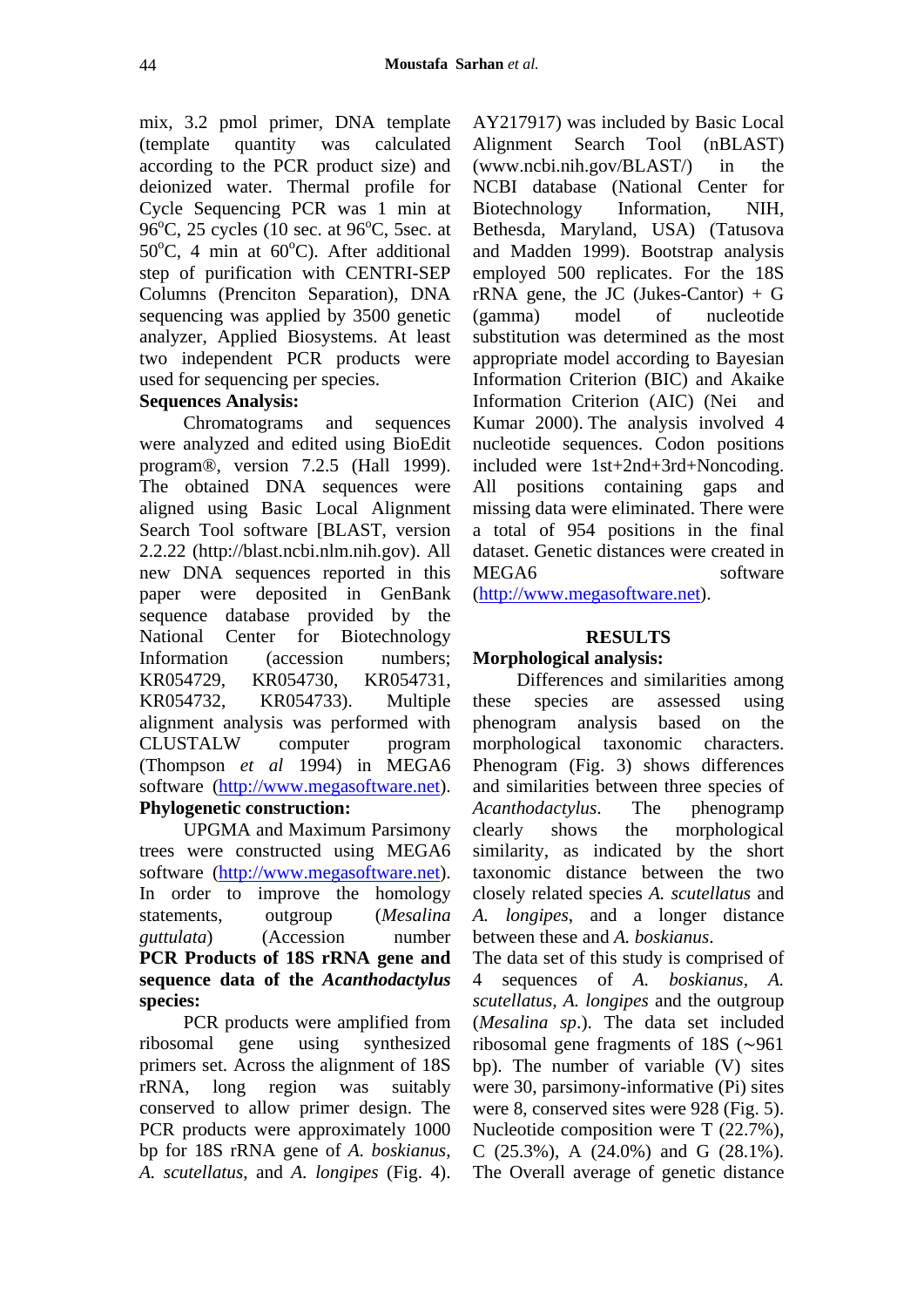was 0.019. The level of genetic distance (p-distance) in the 18S rRNA between species is shown in Table 1. The table shows a genetic distance of 1.4% between *A. scutellatus* and *A. longipes,* 2.0% between *A. boskianus* and *A. longipes* and and 2.3% between *Acanthodactylus sp*. and the outgroup.

# **Phylogenetic construction:**

The above analysis resulted in a topology with a mean log-likelihood values lnL= -1610.894, BIC = 3271.294, AICc = 3233.809, nucleotide frequencies: f  $(A)= 0.250$ , f  $(C)= 0.250$ , f  $(G) = 0.250$ , f  $(T) = 0.250$ . Our phylogenetic analysis using Maximum Parsimony method distinguishes two major clades (Fig. 6): clade (A) comprises *Acanthodactylus sp.,* clade (B) constitutes outgroup (*Mesalina sp*.). In clade (A), *A. scutellatus* and *A. longipes* form a very well supported clade (high value of bootstrap (86%). While *A. boskianus* constitutes a separate clade. The three Egyptian *Acanthodactylus* gathered in one cluster forming one clade separated from the lacertidae outgroup. Egyptian *A. boskianus* is clearly genetically distinct from other two species. Furthermore, UPGMA method resulted in the same phylogeny as in Maximum Parsimony method, with *A. scutellatus* and *A. longipes* being more genetically related to each other than to *A. boskianus*.

Table 1: Average uncorrected genetic distances (p-distance) between species clades of *Acanthodactylus*  from Egypt based on 988 bp fragment of 18S rRNA.

| A .boskianus                  |       |       |  |
|-------------------------------|-------|-------|--|
| A <i>longipes</i>             | ).020 |       |  |
| A. scatellatus                | 0.015 | 0.014 |  |
| Mesalina guttulata (outgroup) | ).018 | በ በ23 |  |

#### **DISCUSSION**

Classical taxonomy relies primarily on morphological characteristics to elucidate the phylogenetic relations among organisms. Recently, the molecular approach based on comparing nucleotide sequences of RNA and DNA and sequences of amino acids of protein open a new era in phylogenetic analysis. Both the classical morphology-based methods and molecular taxonomy methods are of importance as the basic bio-molecular framework of all organisms are similar and morphology of an organism is actually the manifestations of its genome, proteome and transcriptome profiles. A combination of the morphological based methods and molecular analysis based methods, thus strengthens the exercise of the determination of phylogenetic relationships of organisms to a great extent (Patwardhan *et al*. 2014)

In conventional, morphology-based *Acanthodactylus* systematics is fairly easy to assign species to species groups. However, the boundaries between species and relationships within species groups are often unclear and unresolved (Salvador, 1982, Arnold, 1983, Harris *et al.,* 2000, Crochet *et al.*, 2003, Harris *et al.*, 2004, Fonseca *et al*., 2008, 2009). These variations make it hard to construct clear species identification keys. In *Acanthodactylus,* as in many animal groups, molecular phylogenetic analysis offers a decisive method to distinguish species and their taxonomic relations. Our results, based on 18S rRNA data reveal that *A. scutellatus and A. longipes* are monophyletic and *A. boskianus* was genetically distinct from other species used in this study, with *A. boskianus* forming a separate clade.

The 18S rRNA molecule of the ribosomal small subunit is frequently used to infer phylogenetic affiliations of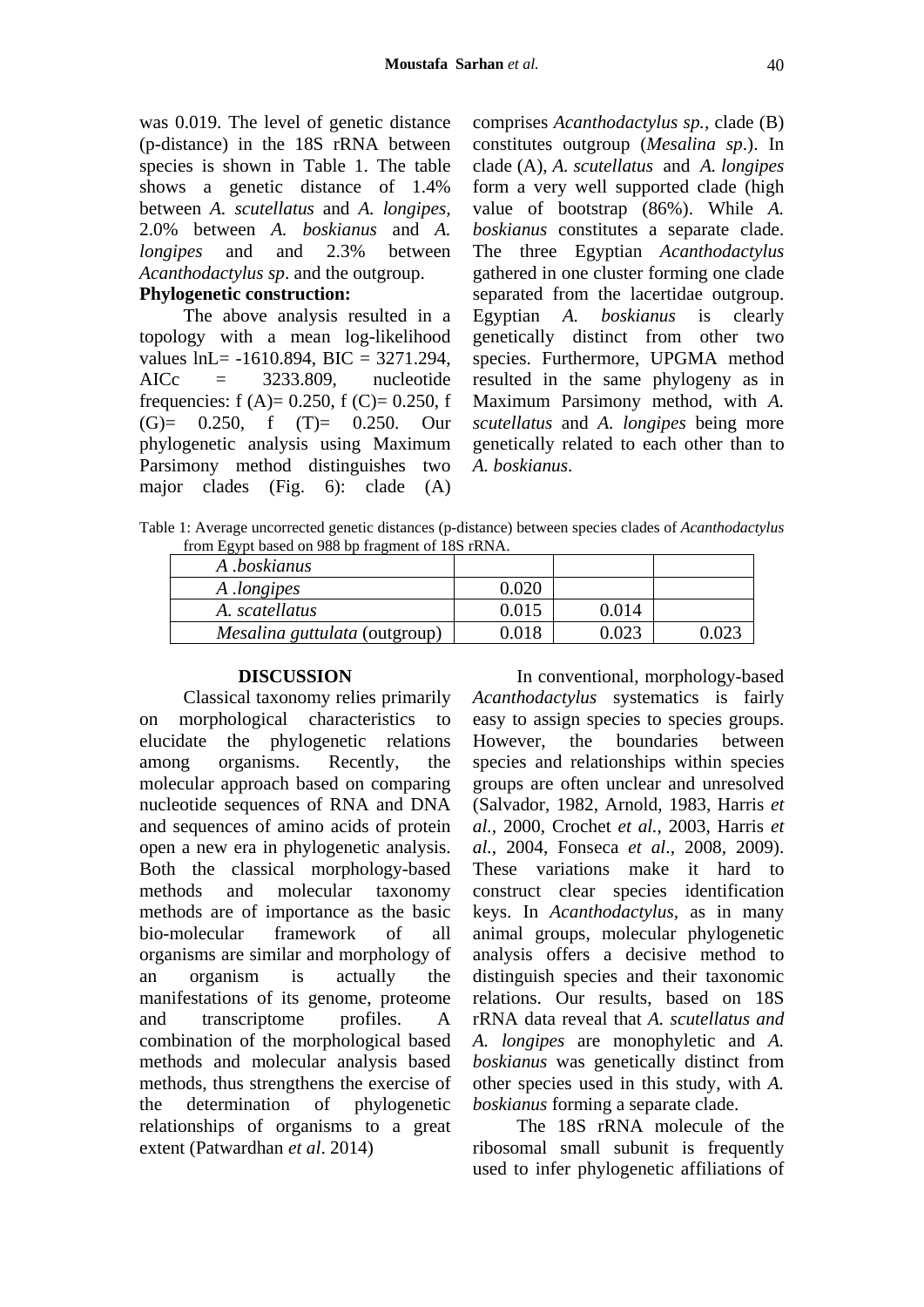ancient (>100 Mya) eukaryotic relationships. Its suitability as a phylogenetic tool is two-fold. First, it is a good source of phylogenetic information based on conservation of function, variable mutation rates depending on substructure position, and its ubiquity in all taxa. Second, the molecule provides readily obtainable nucleotide sequences because of high rRNA transcript copy number in eukaryotes and ease of PCR primer design (Woese, 1987Kjer, 1995). The 18S rRNA molecule contains certain stable sections having low substitution rates. As such, 18S rRNAs can provide informative characters for assessing affiliations of evolutionarily distant taxa. However, 18S rRNAs also possess variable regions having high substitution rates. In some organisms these rapidly evolving expansion regions (or helices) provide phylogenetic signals for discerning relationships between evolutionarily closer clades. Calculated genetic distance among the three studied species provide a molecular support to conventional phylogenetic relationship among *Acanthodactylus sp.*

#### **CONCLUSION**

Molecular data provide independent evidence that the differential weighting of morphological characters in past analyses was appropriate, where *A. longipes* and *A. scutellatus* are monophyletic group. The 18S rRNA gene sequence is shown to be a good marker for supra-specific differentiation and for taxa grouping purposes. However, additional species and/or additional genes need to be studied for assessment of the true placement of all the *Acanthodactylus* species within Egypt.

#### **ACKNOWLEDGMENTS**

The authors are grateful to Prof. Mostafa Saleh (Zoology Department, Faculty of Science, Al Azhar University) for reviewing the manuscript.

#### **REFERENCES**

- Aljohany A.M.H., Spellerberg I.F. (1989). Home range and vagility of the lizards *Acanthodactylus schmidti* and *Acanthodactylus boskianus*. Saudi Arabia. *Journal of Arid Environments* 16: 79–86.
- Arnold E.N. (1980). The scientific results of the Oman flora and fauna survey 1977 (Dhofar). The reptiles and amphibians of Dhofar, southern Arabia. *Journal of Oman Studies Special Report* 2: 273–332.
- Arnold E.N. (1983). Osteology, genitalia and the relationships of *Acanthodactylus* (Reptilia: Lacertidae). *Bulletin of the British Museum (Natural History) Zoology*  44: 291–339
- Baha El Din S.M. (1994). A contribution to the herpetology of Sinai. *British Herpetological Society Bulletin* 48: 18–27.
- Baha El Din S.M. (1996). On the occurrence of *Acanthodactylus longipes* Boulenger, 1918, in Egypt, with remarks on its identification and ecology. *Zoology in the Middle East* 12: 53–58.
- Belliure J., Carrascal L.M. (1996). Covariation of thermal biology and foraging mode in two Mediterranean lacertid lizards. *Ecology* 77: 1163–1173.
- Bons J. & Giort B. (1962). Revision of the species *Acanthodactylus scutellatus* (Lacertidé-Saurian). *Natural Science Society and Physsiques of Morocco* 42: 313- 334
- Boulenger G.A. (1918). On the lizards of the genus Acanthodactylus *Wieg. Bulletin of the Zoological Society of France* 43: 143-155.
- Bouskila A. & Amitai P. (2001).A handbook of the reptiles and amphibians of Israel [in Hebrew]. Jerusalem, 345 pp.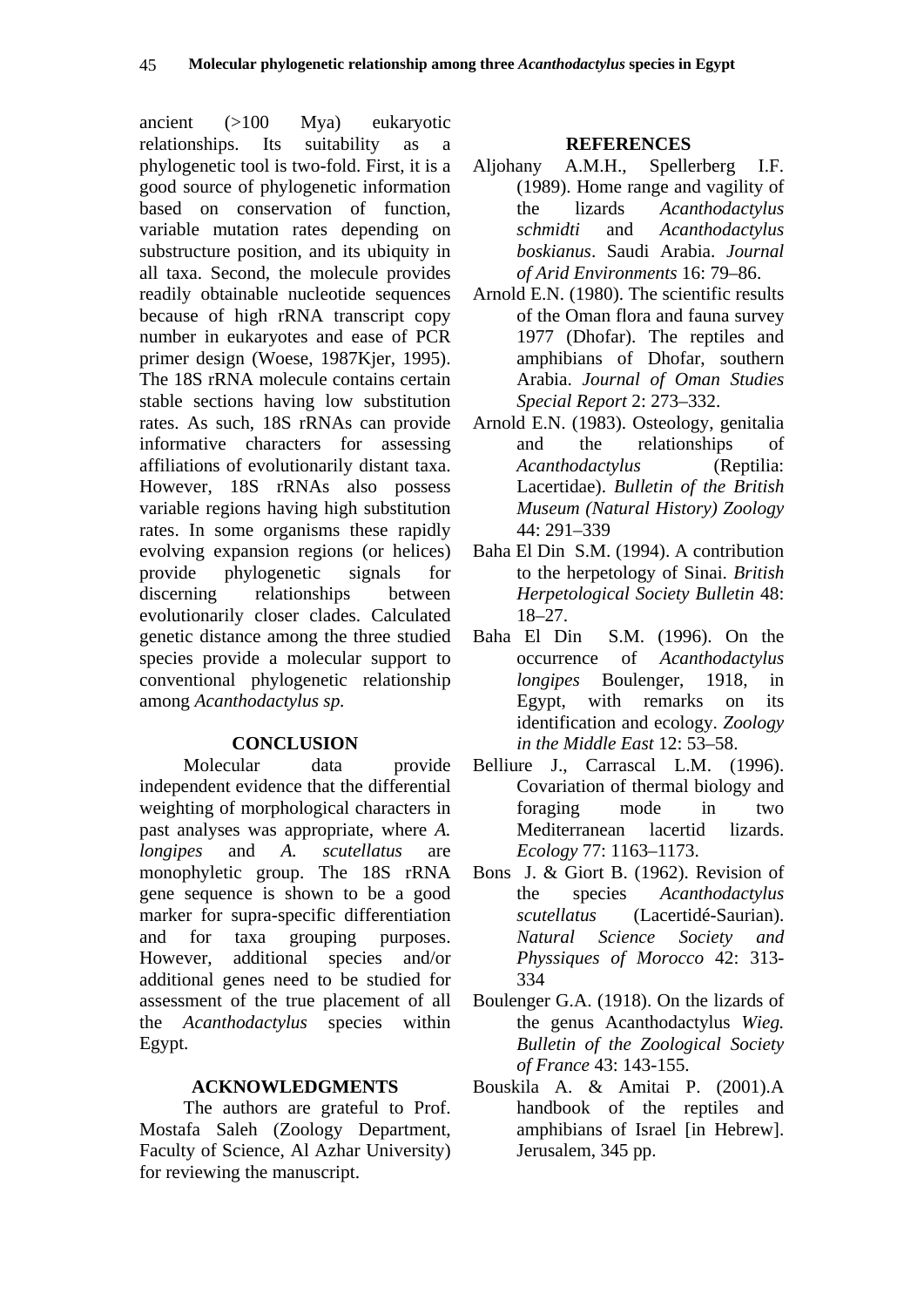- Crochet P.A., Geniez P., Ineich I. (2003). A multivariate analysis of the fringe-toed lizards of the *Acanthodactylus scutellatus* group (Squamata: Lacertidae): systematic and biogeographical implications. *Zoological Journal of the Linnean Society* 137: 117–155.
- Day L.B., Crews D., Wilczynski W. (1999). Spatial and reversal learning in congeneric lizards with different foraging strategies. *Animal Behaviour* 57: 393–407.
- Fonseca M.M., Brito J.C., Paulo O.S., Carretero M.A., Harris D.J. (2009). Systematic and phylogeographical assessment of the *Acanthodactylus erythrurus* group (Reptilia: Lacertidae) based on phylogenetic analyses of mitochondrial and nuclear DNA. *Molecular Phylogenetics and Evolution* 51: 131–142.
- Fonseca M.M., Brito J.C., Rebelo H., Kalboussi M., Larbes S., Carretero M.A., Harris D.J. (2008).Genetic variation among spiny-footed lizards in the *Acanthodactylus pardalis* group from North Africa. *African Zoology* 43: 8–15.

Fu J. (1998). Toward the phylogeny of the family Lacertidae: implications from mitochondrial DNA 12S and 16S gene sequences (Reptilia: Squamata). *Molecular Phylogenetics and Evolution* 9: 118–130.

Goerge E.F., Pechman C.R., Woese C.R. (1977). Comparative cataloging of 16S

> ribosomal ribonucleic acid: Molecular approach to prokaryotic systematics. *Int*

*J Syst Bacteriol* 27: 44-57.

Hall T.A. (1999). BioEdit: a user friendly biological sequence alignment editor and analysis program for Windows 95/98/NT. 41: 95: 98. Available at

(Thomas.Hall@abbott.com)

- Harris D.J., Arnold E.N. (2000). Elucidation of the relationships of spiny-footed lizards. *Acanthodactylus spp.* (Reptilia: Lacertidae) using mitochondrial DNA sequence, with comments on their biogeography and evolution. *Journal of Zoology* 252: 351–362..
- Harris D.J., Batista V., Carretero M. (2004). Assessment of genetic diversity within *Acanthodactylus erythrurus* (Reptilia:Lacertidae) in Morocco and the Iberian Peninsula using mitochondrial DNA sequence data. *Amphibia-Reptilia* 25: 227.
- Kjer, K.M. (1995). Use of rRNA secondary structure in phylogenetic studies to identify homologous positions: An example of alignment and data presentation from the frogs. *Mol. Phylogenet. Evol.* 4:314 –330.
- Mellado J., Olmedo G. (1991). Use of space in Moroccan sand lizards, *Acanthodactylus* (Reptilia, Lacertidae). *Journal of Arid Environments* 20: 339–355.
- Mellado P.V. (1992). Ecology of lacertid lizards in a desert area of eastern Morocco. *Journal of Zoology, London* 226: 369–386.

Moritz C., Dowling T.E., Brown W.M. (1987) .Evolution of Animal mitochondrial DNA-revelence for population biology and systematic. *Ann Rev Ecol Syst* 18: 269-292.

- Nei M. and Kumar S. (2000). Molecular Evolution and Phylogenetics. Oxford University Press, New York.
- Nouïra S., Blanc C. (1994). Biodiversité et biogéographie des reptiles du sud Tunisien. Biogeographica (Paris) 69: 89–104.
- Nouira S., White C. (1999). Description of a new species of acanthodactyle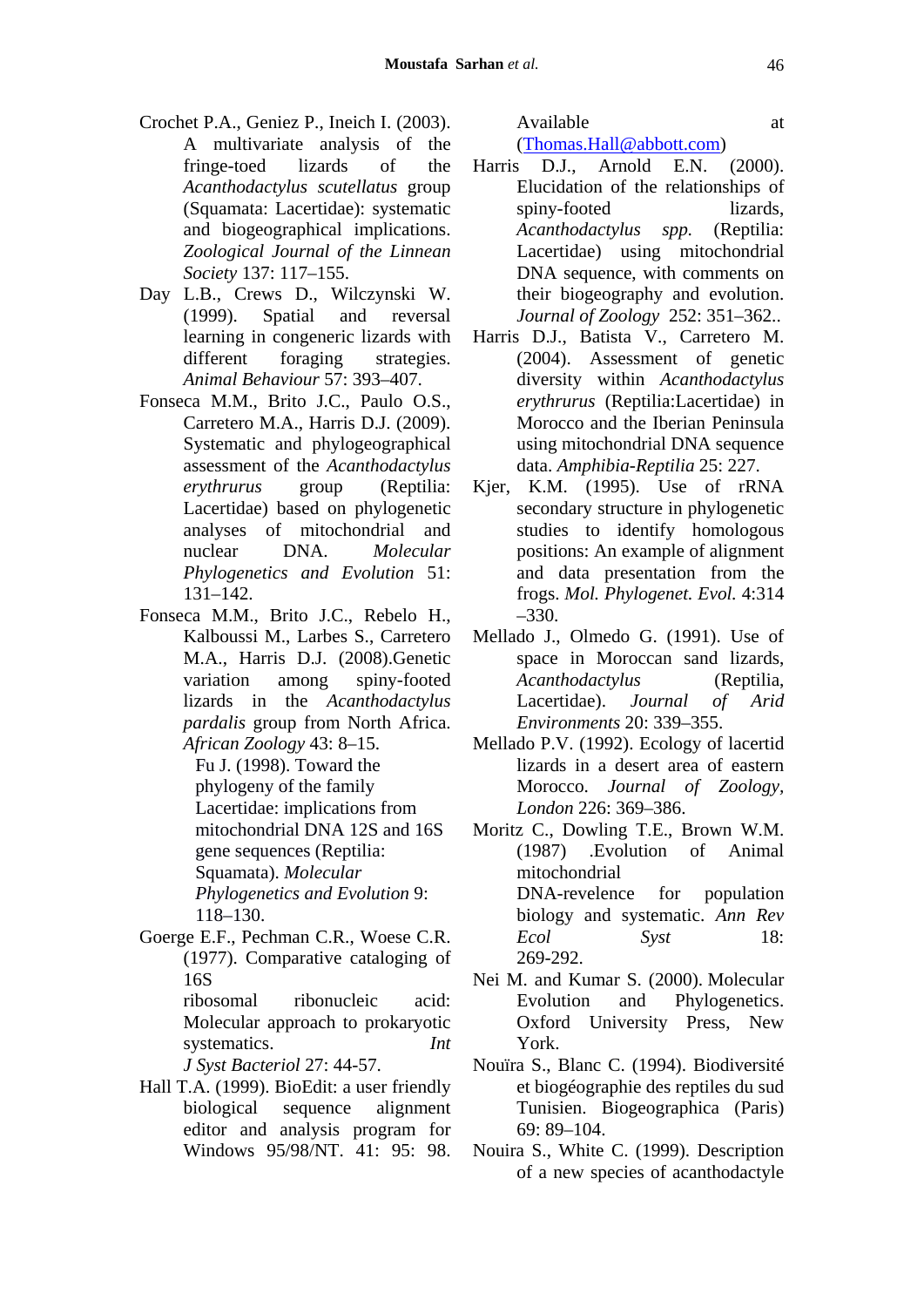Tunisia: *Acanthodactylus mechriguensis* n. sp. (Sauria, Reptilia). *Acts and Memories Ente Fauna Siciliana* 5: 101-108.

- Patwardhan A., Ray S., Amit R. (2014). Molecular Markers in Phylogenetic Studies-A Review. *Journal of phylogeny and Evolution Biology*.
- Perry G., Dmi'el R. (1994). Reproductive and population biology of the fringe-toed lizard, *Acanthodactylus scutellatus*, in Israel. *Journal of Arid Environments* 27: 257–263.
- Perry G., Lampl I., Lerner A., Rothenstein D., Shani E., Sivan N., Werner Y.L. (1990). Foraging mode in lacertid lizards: variations and correlates. *Amphibia-Reptilia* 11: 373–384.
- Rastegar P.N. (1999). First record of the lacertid *Acanthodactylus boskianus*  (Sauria: Lacertidae). *Asiatic Herpetological Research* 8: 85–89.
- Saleh, M.A. (1997). Amphibians and reptiles of Egypt. Publication of the National Biodiversity Unit, no. 6. Egyptian Environmental Affairs Agency. Cairo, 236 pp.
- Salvador A. (1982). A revision of the lizards of the genus Acanthodactylus (Sauria: Lacertidae). *Bonner Zoologische Monographien* 16: 1–167.
- Sambrook J, Fritscgh E.F., Meniates A. (1989). Molecular cloning: A loboratory manual. *Cold Spring Harbor Laboratory Press, New York*
- Schleich H.H., Kästle W., Kabisch K. (1996). Amphibians and reptiles of North Africa. Koenigstein: Koeltz Scientific Books.
- Shenbrot G., Krasnov B. (1997). Habitat relationships of the lizard fauna in the Ramon erosion cirque, Negev Highlands (Israel). *Journal of Zoology* 241: 429–440.
- Sindaco R., Venchi A., Carpaneto G.M., Bologna M.A. (2000).The reptiles of Anatolia: a checklist and

zoogeographical analysis. *Biogeographia* 21: 441–554.

- Sindaco R, Jeremcenko V.K. (2008). *The reptiles of the Western Palearctic.* Latina: Edizioni Belvedere.
- Sword G.A., Simpson S.J., El Hadi O.T.M., Wilps H. (2000). Densitydependent aposematism in the desert locus. Proceedings of the Royal Society, *Biological Sciences, Series B* 267: 63–68.
- Tamar K., Carranza S., Sindaco R., Moravec J.I. and Meiri M. (2014). Systematics and phylogeography of *Acanthodactylus schreiberi* and its relationships with *Acanthodactylus boskianus* (Reptilia: Squamata: Lacertidae). *Zoological Journal of the Linnean Society* 172:720 –739
- Tamura K., Stecher G., Peterson D., Filipski A., and Kumar S. (2013). MEGA6: Molecular Evolutionary Genetics Analysis version 6.0. *Molecular Biology and Evolution* 30:2725–2729.
- TatusovaT.A., and Madden, T.L. (1999): BLAST 2 Sequences, a new tool for comparing protein and nucleotide sequences. *FEMS Microbiol Lett* 174(2):247-250.
- Thompson J.D., Higgins D.G. (1994). CLUSTAL W: improving the sensitivity of progressive multiple sequence alignment through sequence weighting, positionspecific gap penalties and weight matrix choice. *Nucliec Acids Res* 22 : 4673–4680.
- Uetz P. (2013). The reptile database. Available at: http:// www.reptiledatabaseorg
- Werner Y.L. (1998): The desert herpetofauna in and near Israel: a personal review of advances (1986- 1997), with new data (Amphibia; Reptilia). In: *U. FRITZ, J. OBST & B.*
- Woese C.R. (1987). Bacterial evolution. *Microbiol. Rev*.51: 221–271.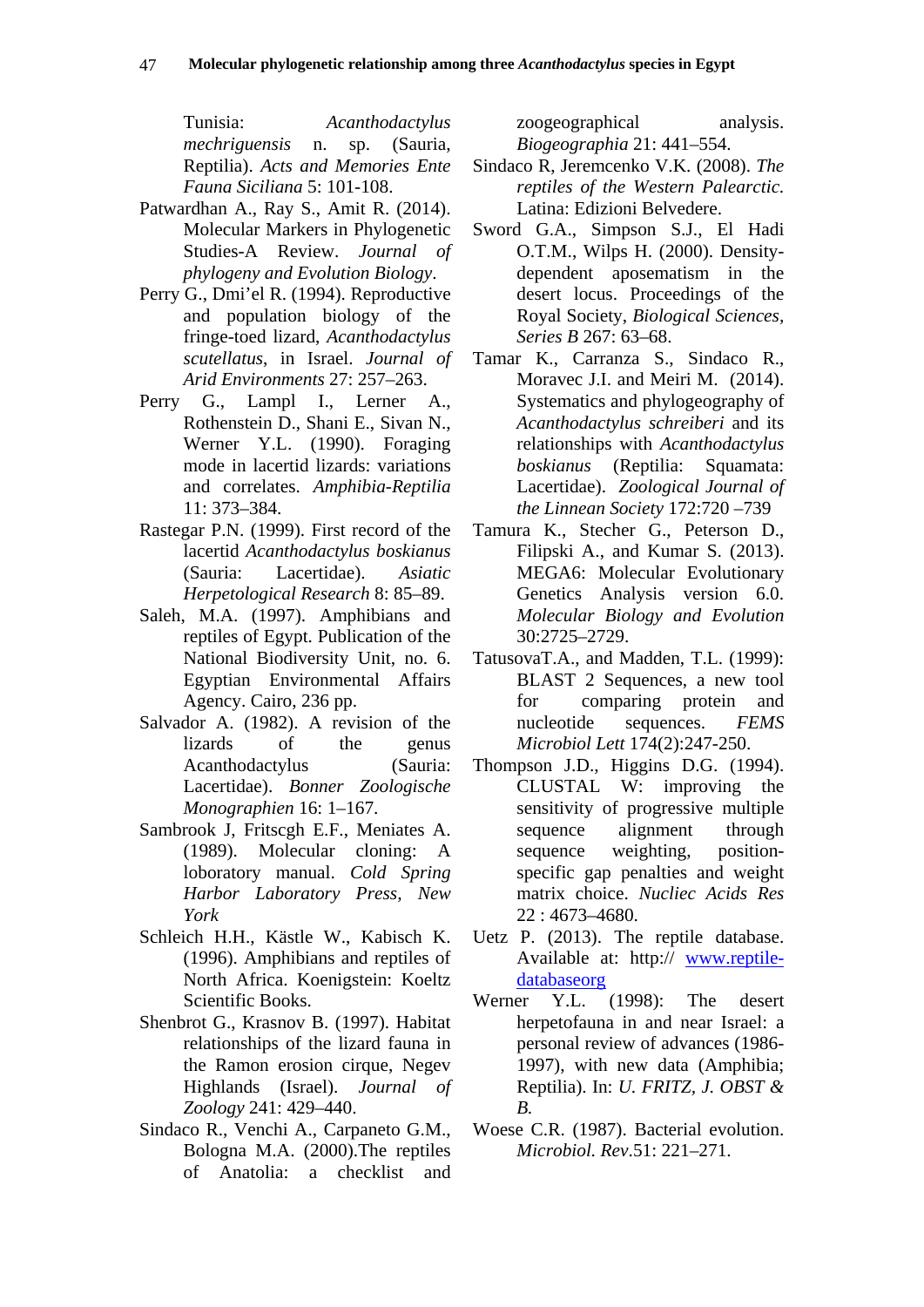

Fig. 1: General view of three *Acanthodactylus sp*. from Egypt.



Fig. 2: Morphological characteristics used for the identification of *Acanthodactylus* species. A. Body measurements; Example of the snout to vent length (SVL) measurement. B. Head measurements.

| HIERARCHICAL CLUSTER ANALYSIS |                                                   |                                   |    |
|-------------------------------|---------------------------------------------------|-----------------------------------|----|
|                               | Dendrogram using Average Linkage (Between Groups) |                                   |    |
|                               |                                                   | Rescaled Distance Cluster Combine |    |
| CASE<br>Label<br>Num          | 10                                                | 15                                | 25 |
| .scutellatus<br>A. longines   |                                                   |                                   |    |
| A.boskianus                   |                                                   |                                   |    |

Fig. 3: A phenogram showing the average taxonomic distance (dissimilarity) between three species of *Acanthodactylus* from Egypt.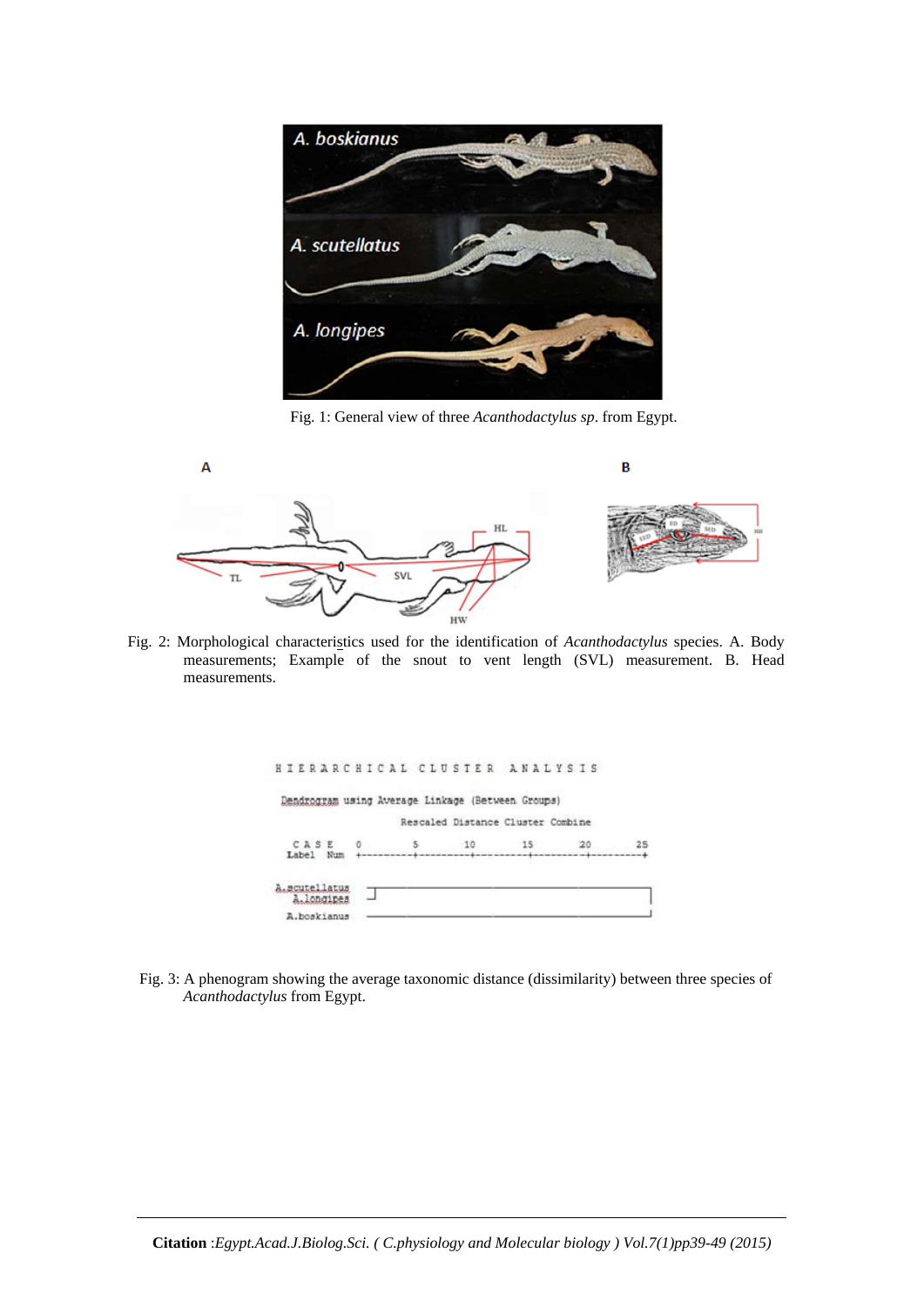

Fig. 4: PCR products (~1000bp fragment) of 18s rRNA gene amplified by universal primers pair from Egyptian lacertides of *Acanthodactylus boskianus*, *Acanthodactylus scutellatus, Acanthodactylus longipes* and 100 bp DNA Ladder Marker.



Fig. 5: Nucleotides multiple alignment of partial 18S rRNA gene sequences of three Egyptian *Acanthodactylus*. Colored columns represent identical nucleotide sequences between aligned isolates.